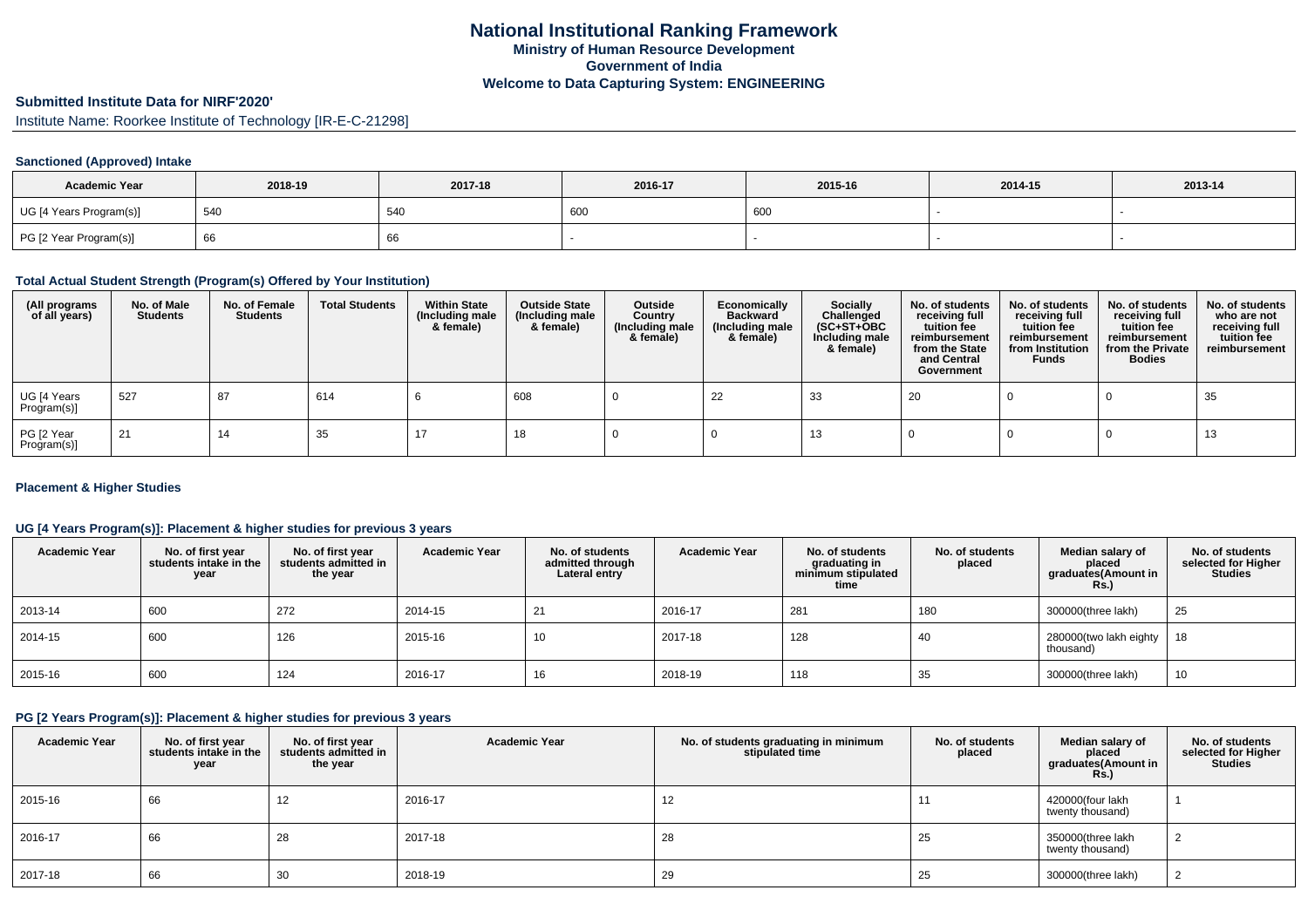#### **Ph.D Student Details**

| Ph.D (Student pursuing doctoral program till 2017-18; Students admitted in the academic year 2018-19 should not be entered here.) |         |                       |         |  |
|-----------------------------------------------------------------------------------------------------------------------------------|---------|-----------------------|---------|--|
|                                                                                                                                   |         | <b>Total Students</b> |         |  |
| Full Time                                                                                                                         |         |                       |         |  |
| Part Time                                                                                                                         |         |                       |         |  |
| No. of Ph.D students graduated (including Integrated Ph.D)                                                                        |         |                       |         |  |
|                                                                                                                                   | 2018-19 | 2017-18               | 2016-17 |  |
| Full Time                                                                                                                         |         |                       |         |  |
| Part Time                                                                                                                         |         |                       |         |  |

## **Financial Resources: Utilised Amount for the Capital expenditure for previous 3 years**

| <b>Academic Year</b>                                                                                                                                                                      | 2018-19                                                   | 2017-18                                        | 2016-17                                   |  |  |  |
|-------------------------------------------------------------------------------------------------------------------------------------------------------------------------------------------|-----------------------------------------------------------|------------------------------------------------|-------------------------------------------|--|--|--|
|                                                                                                                                                                                           | <b>Utilised Amount</b>                                    | <b>Utilised Amount</b>                         | <b>Utilised Amount</b>                    |  |  |  |
| Annual Capital Expenditure on Academic Activities and Resources (excluding expenditure on buildings)                                                                                      |                                                           |                                                |                                           |  |  |  |
| Library (Books, Journals and e-Resources only)                                                                                                                                            | 1060000 (TEN LAKH SIXTY THOUSAND)                         | 1050000 (TEN LAKH FIFTY THOUSAND)              | 1025000 (TEN LAKH TWENTY FIVE THOUSAND)   |  |  |  |
| New Equipment and software for Laboratories                                                                                                                                               | 5011160 (FIFTY LAKH ELEVEN THOUSAND ONE HUNDRED<br>SIXTY) | 4184000 (FOURTY ONE LAKH EIGHTY FOUR THOUSAND) | 3550000 (THIRTY FIVE LAKH FIFTY THOUSAND) |  |  |  |
| <b>Engineering Workshops</b>                                                                                                                                                              | 100000 (ONE LAKH)                                         | 80000 (EIGHTY THOUSAND)                        | 65000 (SIXTY FIVE THOUSAND)               |  |  |  |
| Other expenditure on creation of Capital Assets (For setting up<br>classrooms, seminar hall, conference hall, library, Lab, Engg<br>workshops excluding expenditure on Land and Building) | 1800000 (EIGHTEEN LAKH)                                   | 1500000 (FIFTEEN LAKH)                         | 1000000 (TEN LAKH)                        |  |  |  |

## **Financial Resources: Utilised Amount for the Operational expenditure for previous 3 years**

| <b>Academic Year</b>                                                                                                                                                                          | 2018-19                                                                         | 2017-18                              | 2016-17                                 |  |  |
|-----------------------------------------------------------------------------------------------------------------------------------------------------------------------------------------------|---------------------------------------------------------------------------------|--------------------------------------|-----------------------------------------|--|--|
|                                                                                                                                                                                               | <b>Utilised Amount</b>                                                          | <b>Utilised Amount</b>               | <b>Utilised Amount</b>                  |  |  |
| <b>Annual Operational Expenditure</b>                                                                                                                                                         |                                                                                 |                                      |                                         |  |  |
| Salaries (Teaching and Non Teaching staff)                                                                                                                                                    | 45220225 (FOUR CRORE FIFTY TWO LAKH TWENTY<br>THOUSAND TWO HUNDRED TWENTY FIVE) | 45100000 (FOUR CRORE FIFTY ONE LAKH) | 43800000 (FOUR CRORE THIRTY EIGHT LAKH) |  |  |
| Maintenance of Academic Infrastructure or consumables and<br>other running expenditures(excluding maintenance of hostels<br>and allied services,rent of the building, depreciation cost, etc) | 400000 (FOUR LAKH)                                                              | 70000 (SEVENTY THOUSAND)             | 50000 (FIFTY THOUSAND)                  |  |  |
| Seminars/Conferences/Workshops                                                                                                                                                                | 300000 (THREE LAKH)                                                             | 300000 (THREE LAKH)                  | 300000 (THREE LAKH)                     |  |  |

**IPR**

| Calendar year            | 2018 | 2017 | 2016 |
|--------------------------|------|------|------|
| No. of Patents Published |      |      |      |
| No. of Patents Granted   |      |      |      |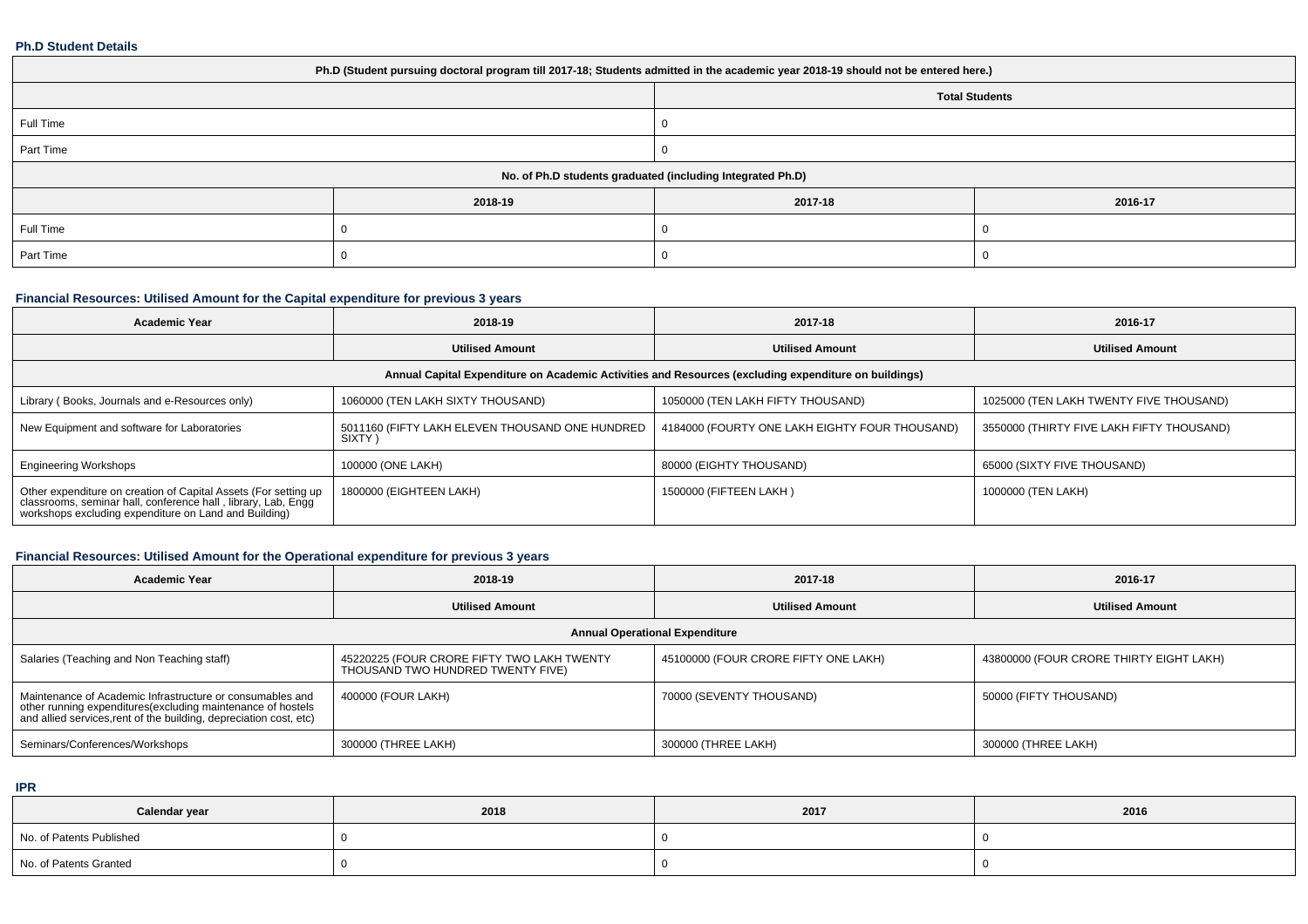## **Sponsored Research Details**

| <b>Financial Year</b>                    | 2018-19 | 2017-18 | 2016-17 |
|------------------------------------------|---------|---------|---------|
| Total no. of Sponsored Projects          |         |         |         |
| Total no. of Funding Agencies            |         |         |         |
| Total Amount Received (Amount in Rupees) |         |         |         |
| Amount Received in Words                 | Zero    | Zero    | Zero    |

## **Consultancy Project Details**

| <b>Financial Year</b>                    | 2018-19 | 2017-18 | 2016-17 |
|------------------------------------------|---------|---------|---------|
| Total no. of Consultancy Projects        |         |         |         |
| Total no. of Client Organizations        |         |         |         |
| Total Amount Received (Amount in Rupees) |         |         |         |
| Amount Received in Words                 | Zero    | Zero    | Zero    |

## **PCS Facilities: Facilities of physically challenged students**

| 1. Do your institution buildings have Lifts/Ramps?                                                                                                        | Yes, less than 40% of the buildings |
|-----------------------------------------------------------------------------------------------------------------------------------------------------------|-------------------------------------|
| 2. Do your institution have provision for walking aids, includingwheelchairs and transportation from one building to another for<br>handicapped students? | Yes                                 |
| 3. Do your institution buildings have specially designed toilets for handicapped students?                                                                | Yes, less than 40% of the buildings |

#### **Awards Details**

| 1. All 1. How many faculty member of your institution have received highly reputed national/international awards/recognition from central<br>government agencies in the previous academic year 2018-19 |  |
|--------------------------------------------------------------------------------------------------------------------------------------------------------------------------------------------------------|--|
| 2. Bow many students of your institution have won international awards in the previous academic year 2018-19                                                                                           |  |

# **Faculty Details**

| Srno | Name                       | Age | Designation            | Gender | Qualification | <b>Experience (In</b><br>Months) | <b>Is Associated</b><br><b>Last Year</b> | Currently<br>working with<br>institution? | <b>Joining Date</b> | <b>Leaving Date</b> | <b>Association type</b> |
|------|----------------------------|-----|------------------------|--------|---------------|----------------------------------|------------------------------------------|-------------------------------------------|---------------------|---------------------|-------------------------|
|      | Naveen Rawat               | 36  | Professor              | Male   | Ph.D          | 72                               | Yes                                      | Yes                                       | 15-05-2017          | $\sim$              | Regular                 |
|      | <b>MUNENDRA</b><br>CHAUHAN | 35  | Assistant<br>Professor | Male   | M.Tech        | 96                               | Yes                                      | Yes                                       | 14-02-2011          | $\sim$              | Regular                 |
|      | ANUJ SINGH                 | 32  | Assistant<br>Professor | Male   | M.Tech        | 142                              | Yes                                      | Yes                                       | 30-07-2011          | $\sim$              | Regular                 |
|      | <b>SUNIL KUMAR</b>         | 35  | Assistant<br>Professor | Male   | M.Tech        | 48                               | Yes                                      | Yes                                       | 22-08-2016          | $\sim$              | Regular                 |
|      | <b>AJAY SINGH</b>          | 66  | Professor              | Male   | M.Tech        | 48                               | Yes                                      | Yes                                       | 01-10-2014          | $\sim$              | Regular                 |
|      | KISHAN PANWAR              | 53  | Assistant<br>Professor | Male   | M.Tech        | 252                              | Yes                                      | Yes                                       | 17-07-2017          | $\sim$              | Regular                 |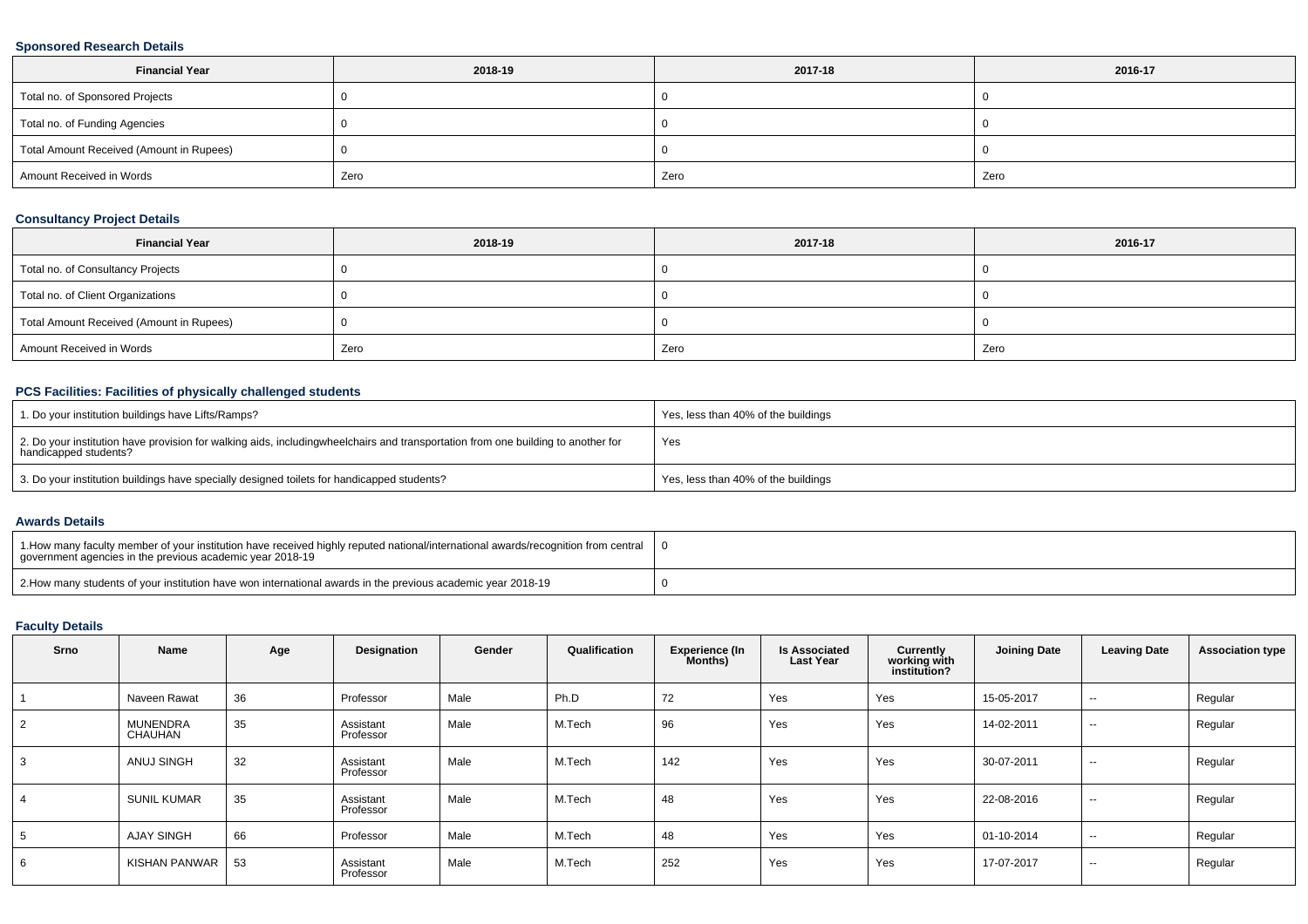| $\overline{7}$ | <b>GURVINDER</b><br><b>SINGH</b> | 34 | Assistant<br>Professor | Male   | M.Tech        | 156 | Yes | Yes | 21-08-2017 | $\overline{\phantom{a}}$ | Regular |
|----------------|----------------------------------|----|------------------------|--------|---------------|-----|-----|-----|------------|--------------------------|---------|
| 8              | Nidi Raghav                      | 30 | Assistant<br>Professor | Female | M.Tech        | 84  | Yes | Yes | 17-08-2017 | $\overline{\phantom{a}}$ | Regular |
| 9              | Deepshikha Bhati                 | 26 | Assistant<br>Professor | Female | M.Tech        | 48  | Yes | Yes | 28-09-2017 | $\overline{\phantom{a}}$ | Regular |
| 10             | Gaurav Gupta                     | 35 | Assistant<br>Professor | Male   | M.Tech        | 144 | Yes | Yes | 22-07-2017 | $\overline{\phantom{a}}$ | Regular |
| 11             | Vikram Singh                     | 44 | Professor              | Male   | M.Tech        | 192 | Yes | Yes | 08-02-2011 | $\sim$                   | Regular |
| 12             | <b>LUBNA KHAN</b>                | 29 | Assistant<br>Professor | Female | M.Tech        | 72  | Yes | Yes | 22-07-2017 | $\overline{\phantom{a}}$ | Regular |
| 13             | <b>SACHIN</b><br>SRIVASTAVA      | 41 | Professor              | Male   | M.Tech        | 144 | Yes | Yes | 01-07-2017 | $\overline{\phantom{a}}$ | Regular |
| 14             | <b>GARIMA</b><br>CHANDNA         | 25 | Assistant<br>Professor | Female | M.Tech        | 48  | Yes | Yes | 19-09-2017 | $\overline{\phantom{a}}$ | Regular |
| 15             | <b>BASANT LAL</b>                | 40 | Assistant<br>Professor | Male   | M.Tech        | 192 | Yes | Yes | 18-07-2017 | $\overline{\phantom{a}}$ | Regular |
| 16             | <b>ROHAN WALIA</b>               | 28 | Assistant<br>Professor | Male   | M.Tech        | 36  | Yes | Yes | 24-08-2016 | $\overline{\phantom{a}}$ | Regular |
| 17             | <b>SUNIL KUMAR</b>               | 33 | Assistant<br>Professor | Male   | M.Tech        | 130 | Yes | Yes | 20-08-2008 | $\overline{\phantom{a}}$ | Regular |
| 18             | <b>AMIT TANWAR</b>               | 42 | Professor              | Male   | Ph.D          | 178 | Yes | Yes | 22-02-2009 | $\overline{\phantom{a}}$ | Regular |
| 19             | VISHAL SHARMA                    | 34 | Professor              | Male   | M.Tech        | 106 | Yes | Yes | 07-07-2010 | $\sim$                   | Regular |
| 20             | SHALEEN JAIN                     | 31 | Assistant<br>Professor | Female | M.Tech        | 132 | Yes | Yes | 27-07-2017 | $\overline{\phantom{a}}$ | Regular |
| 21             | <b>SWATI SINGH</b>               | 23 | Assistant<br>Professor | Female | M.Tech        | 24  | Yes | Yes | 20-07-2017 | $\overline{\phantom{a}}$ | Regular |
| 22             | Omkar Singh                      | 48 | Assistant<br>Professor | Male   | M.Tech        | 192 | Yes | Yes | 03-07-2017 | $\overline{\phantom{a}}$ | Regular |
| 23             | Varsha Chaudhary                 | 26 | Assistant<br>Professor | Female | M.Tech        | 36  | Yes | Yes | 12-08-2017 | $\overline{\phantom{a}}$ | Regular |
| 24             | <b>REENA SHARMA</b>              | 32 | Assistant<br>Professor | Female | M.Tech        | 108 | Yes | Yes | 22-07-2017 | $\overline{\phantom{a}}$ | Regular |
| 25             | Somdev Singh                     | 33 | Assistant<br>Professor | Male   | M.Tech        | 144 | Yes | Yes | 28-08-2017 | $\overline{\phantom{a}}$ | Regular |
| 26             | <b>SHOBHIT</b><br>MATHUR         | 52 | Professor              | Male   | Ph.D          | 372 | Yes | Yes | 04-07-2017 | $\overline{\phantom{a}}$ | Regular |
| 27             | SHALIGRAM<br>KHANKRIYAL          | 63 | Professor              | Male   | M.Tech        | 372 | Yes | Yes | 30-07-2011 | $\overline{\phantom{a}}$ | Regular |
| 28             | <b>BOBBY MORAY</b>               | 33 | Assistant<br>Professor | Male   | M.Tech        | 120 | Yes | Yes | 21-08-2017 | $\sim$                   | Regular |
| 29             | <b>MANVI TYAGI</b>               | 24 | Assistant<br>Professor | Female | M.Tech        | 48  | Yes | Yes | 22-07-2017 | $\overline{\phantom{a}}$ | Regular |
| 30             | <b>SUDAN PRINCY</b>              | 30 | Assistant<br>Professor | Female | <b>B.Tech</b> | 70  | Yes | Yes | 01-08-2013 | $\overline{\phantom{a}}$ | Regular |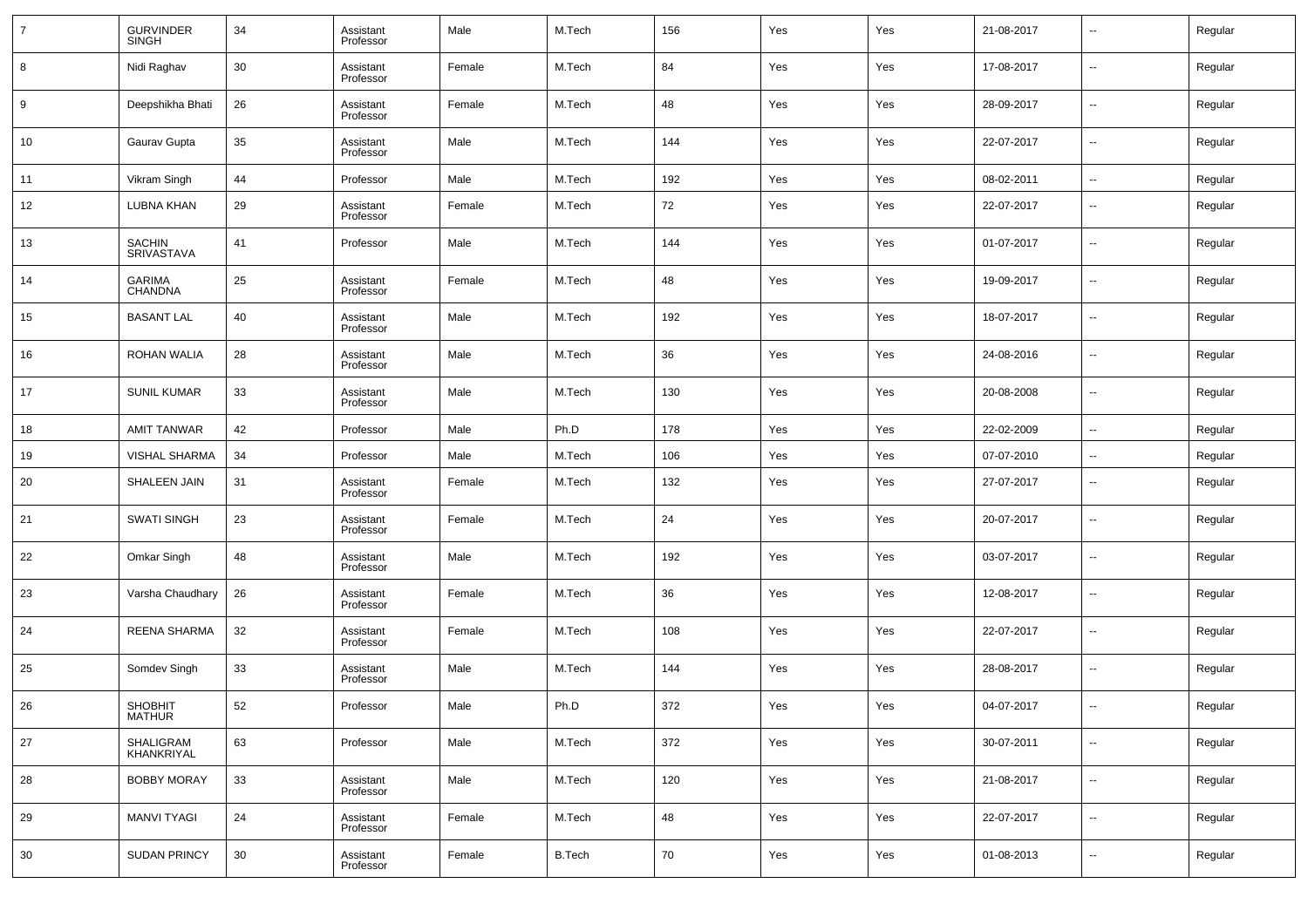| 31 | S KUMAR                | 32 | Assistant<br>Professor | Male   | M.Tech | 27  | Yes | Yes | 28-08-2016 | $\overline{\phantom{a}}$ | Regular |
|----|------------------------|----|------------------------|--------|--------|-----|-----|-----|------------|--------------------------|---------|
| 32 | PARAG JAIN             | 42 | Professor              | Male   | Ph.D   | 202 | Yes | Yes | 01-08-2008 | $\sim$                   | Regular |
| 33 | <b>ARUN MATHUR</b>     | 73 | Professor              | Male   | M.Tech | 538 | Yes | Yes | 16-08-2005 | $\overline{\phantom{a}}$ | Regular |
| 34 | Nidhi Agarwal          | 36 | Assistant<br>Professor | Female | M.Tech | 84  | Yes | Yes | 09-11-2017 | --                       | Regular |
| 35 | Shaila Tanveer         | 46 | Professor              | Female | Ph.D   | 192 | Yes | Yes | 06-09-2017 | $\overline{\phantom{a}}$ | Regular |
| 36 | <b>SHALU DEVI</b>      | 30 | Assistant<br>Professor | Female | M.Tech | 96  | Yes | Yes | 01-07-2017 | $\overline{\phantom{a}}$ | Regular |
| 37 | Lakshay Panwar         | 27 | Assistant<br>Professor | Male   | M.Tech | 48  | Yes | Yes | 19-09-2017 | $\overline{\phantom{a}}$ | Regular |
| 38 | ROOPAM ARORA           | 31 | Assistant<br>Professor | Female | M.Tech | 72  | Yes | Yes | 01-07-2017 | $\overline{\phantom{a}}$ | Regular |
| 39 | <b>INDU DHYANI</b>     | 55 | Professor              | Female | M.Tech | 324 | Yes | Yes | 24-07-2017 | $\overline{\phantom{a}}$ | Regular |
| 40 | ANSHU GIRI             | 30 | Assistant<br>Professor | Female | M.Tech | 96  | Yes | Yes | 05-08-2017 | $\overline{\phantom{a}}$ | Regular |
| 41 | PANKAJ SINGH           | 29 | Assistant<br>Professor | Male   | M.Tech | 72  | Yes | Yes | 05-07-2017 | $\sim$                   | Regular |
| 42 | <b>ALOK PANDEY</b>     | 32 | Assistant<br>Professor | Male   | M.Tech | 120 | Yes | Yes | 17-07-2017 | $\overline{\phantom{a}}$ | Regular |
| 43 | ARSHI ANSARI           | 28 | Assistant<br>Professor | Female | M.Tech | 84  | Yes | Yes | 01-07-2017 | $\overline{\phantom{a}}$ | Regular |
| 44 | <b>KUMAR SUSHIL</b>    | 37 | Assistant<br>Professor | Male   | Ph.D   | 130 | Yes | Yes | 26-08-2008 | $\sim$                   | Regular |
| 45 | PRAMOD MEHRA           | 29 | Assistant<br>Professor | Male   | M.Tech | 82  | Yes | Yes | 08-01-2013 | $\overline{\phantom{a}}$ | Regular |
| 46 | <b>SAMAS JAIN</b>      | 70 | Professor              | Male   | M.Tech | 598 | Yes | Yes | 20-08-2013 | $\sim$                   | Regular |
| 47 | <b>SHARAD TIWARI</b>   | 29 | Assistant<br>Professor | Male   | M.Tech | 36  | Yes | Yes | 25-06-2015 | $\overline{\phantom{a}}$ | Regular |
| 48 | PRIYANSHU<br>ARYA      | 30 | Assistant<br>Professor | Female | M.Tech | 58  | Yes | Yes | 08-10-2013 | $\overline{\phantom{a}}$ | Regular |
| 49 | Amit Panwar            | 28 | Assistant<br>Professor | Male   | M.Tech | 60  | Yes | Yes | 17-07-2017 | $\overline{\phantom{a}}$ | Regular |
| 50 | Ashutosh Agarwal       | 35 | Assistant<br>Professor | Male   | Ph.D   | 120 | Yes | Yes | 25-07-2017 | $\overline{\phantom{a}}$ | Regular |
| 51 | AMRISH KUMAR           | 24 | Assistant<br>Professor | Male   | M.Tech | 36  | Yes | Yes | 22-05-2017 | $\sim$                   | Regular |
| 52 | SHAMBHOO<br>SUNDARIYAL | 77 | Professor              | Male   | M.Tech | 432 | Yes | Yes | 05-01-2017 | $\overline{\phantom{a}}$ | Regular |
| 53 | CHARU ARYA             | 31 | Assistant<br>Professor | Female | M.Tech | 96  | Yes | Yes | 17-08-2017 | $\overline{\phantom{a}}$ | Regular |
| 54 | Shruti Agarwl          | 41 | Assistant<br>Professor | Female | M.Tech | 228 | Yes | Yes | 29-09-2017 | $\overline{\phantom{a}}$ | Regular |
| 55 | RAO RAKIB<br>KHAN      | 32 | Assistant<br>Professor | Male   | M.Tech | 120 | Yes | Yes | 03-07-2017 | ۰.                       | Regular |